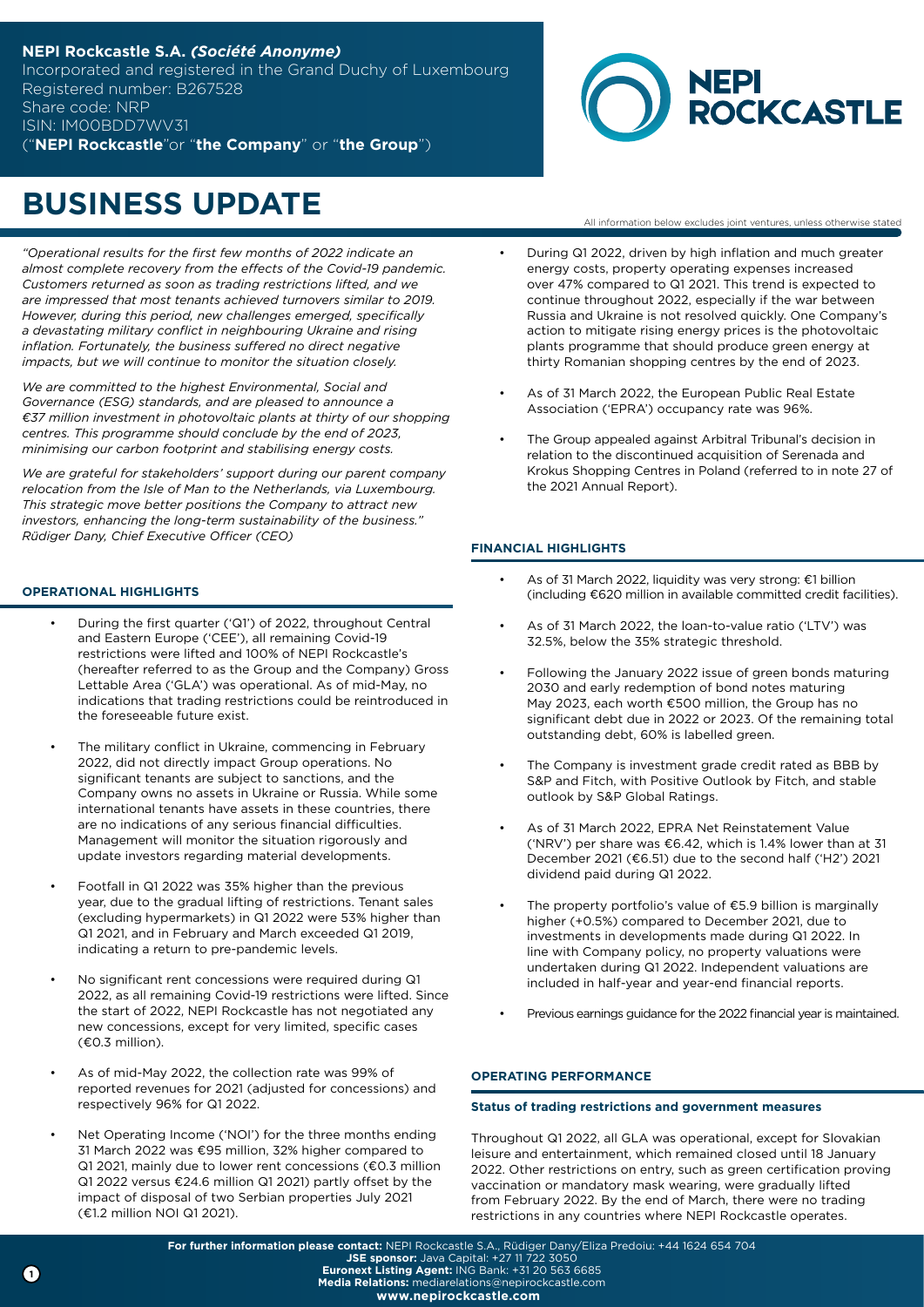## **NEPI Rockcastle S.A.** *(Société Anonyme)* Incorporated and registered in the Grand Duchy of Luxembourg Registered number: B267528 Share code: NRP ISIN: IM00BDD7WV31

("**NEPI Rockcastle**"or "**the Company**" or "**the Group**")



## **BUSINESS UPDATE**

The relatively mild nature of Omicron, which swept through CEE Q1 2022, meant lighter restrictions were required compared to previous waves. Throughout CEE, infections peaked during February (see Chart One), fell abruptly and remained at very low levels. High immunity, either due to vaccination or previous infection, contributed to fewer medical emergencies during this latest phase.

#### **Daily new confirmed Covid-19 cases per million people (Chart One)**

7-day rolling average. Due to limited testing, the number of confirmed cases is lower than the true number of infections.



*Source: Johns Hopkins University CSSE Covid-19 Data*

Currently, there is no reason to anticipate the introduction of new Covid-19 restrictions in CEE.

### **Tenant support**

All tenants now operate without restrictions, therefore rent concessions are unnecessary. Exceptions are limited to a few specific cases that are expected to finish shortly. No government regulated concessions or subsidies affected Q1 2022 results.

### **Trading update**

Total visits were 35% higher in Q1 2022 compared to Q1 2021 (32% like-for-like ('LFL')). Compared to Q1 2019, footfall was 17% lower in Q1 2022 (21% LFL). The variance in visits compared to the corresponding period during 2019 improved from month-to-month during Q1 2022 (from -22% in January to -11% in March) reflecting the ongoing relaxation of restrictions.

Tenant sales (LFL, excluding hypermarkets) in Q1 2022 were 53% higher than in Q1 2021 (1% lower than Q1 2019). During February 2022, monthly sales slightly exceeded February 2019 (+0.4%), while in March 2022 these were higher than March 2019 (+3%). All product categories recorded increased sales Q1 2022 compared to Q1 2019, except for Fashion (-12%) and Entertainment (-25%). The best performing categories were Health and Beauty (+19%) and Electronics (+20%).

The complete recovery in sales up to, and beyond, 2019 levels was driven by a strong increase in average basket size (+26% Q1 2022 versus Q1 2019).

#### All information below excludes joint ventures, unless otherwise stated

#### **Leasing activity**

During Q1 2022, the Group signed 297 leases for over 48,500m<sup>2</sup> (2.4%) GLA), of which 38% are new. International tenants accounted for 40% of newly leased GLA.

New leases signed Q1 2022 include Douglas (Mammut Shopping Centre), Dr.Max (Shopping City Sibiu), HalfPrice (Mammut Shopping Centre), Pull&Bear (Galeria Mlyny), RTV Euro AGD (Focus Mall Zielona Gora) and Sinsay (Shopping City Piatra Neamt).

New units opened Q1 2022 include ACTION! by Apollo (Ozas Shopping and Entertainment Centre), Dr.Max (Mega Mall), Foot Locker and HalfPrice (Arena Mall, Bonarka City Center) and JD Sports (Mega Mall).

#### **DEVELOPMENT UPDATE**

Construction commenced at Promenada Mall Craiova and Promenada Mall Bucharest extension, after respective building permits were issued. Vulcan Residence, the Group's first housing project, remains on schedule.

NEPI Rockcastle's development pipeline under construction, or permitting, is worth €610 million, of which €32 million was spent Q1 2022.

The Group's latest project is the installation of photovoltaic plants at thirty Romanian shopping centers. This programme should conclude by the end of 2023, and requires an investment of €37 million. Producing energy will provide more flexibility and resilience, mitigate rising electricity prices and improve sustainability.

## **CASH MANAGEMENT AND DEBT**

As of 31 March 2022, NEPI Rockcastle had a very strong liquidity profile, with €397 million in cash and €620 million in undrawn committed credit facilities.

The Group's gearing ratio\* (interest bearing debt less cash, divided by investment property) was 32.5%, comfortably below the 35% threshold.

As of 31 March 2022, ratios for unsecured loans and bonds showed ample headroom compared to covenants:

- Solvency Ratio: 39% actual versus maximum 60% requirement;
- Consolidated Coverage Ratio: 4.4 actual versus minimum 2 requirement;
- Unsecured consolidated total assets/unsecured consolidated total debt: 260% actual versus minimum 150% requirement.

The Q1 2022 average interest rate, including hedging, was 2.3%. Exposure to variable interest rates is 100% hedged. The Group's debt average maturity was 4.9 years at the end of Q1 2022.

*\* As of 31 March 2022, the reported gearing ratio (LTV) excludes the €32.9 million right-of-use assets and associated lease liabilities.*

**For further information please contact:** NEPI Rockcastle S.A., Rüdiger Dany/Eliza Predoiu: +44 1624 654 704 **JSE sponsor:** Java Capital: +27 11 722 3050

**Euronext Listing Agent:** ING Bank: +31 20 563 6685

**Media Relations:** mediarelations@nepirockcastle.com **www.nepirockcastle.com**